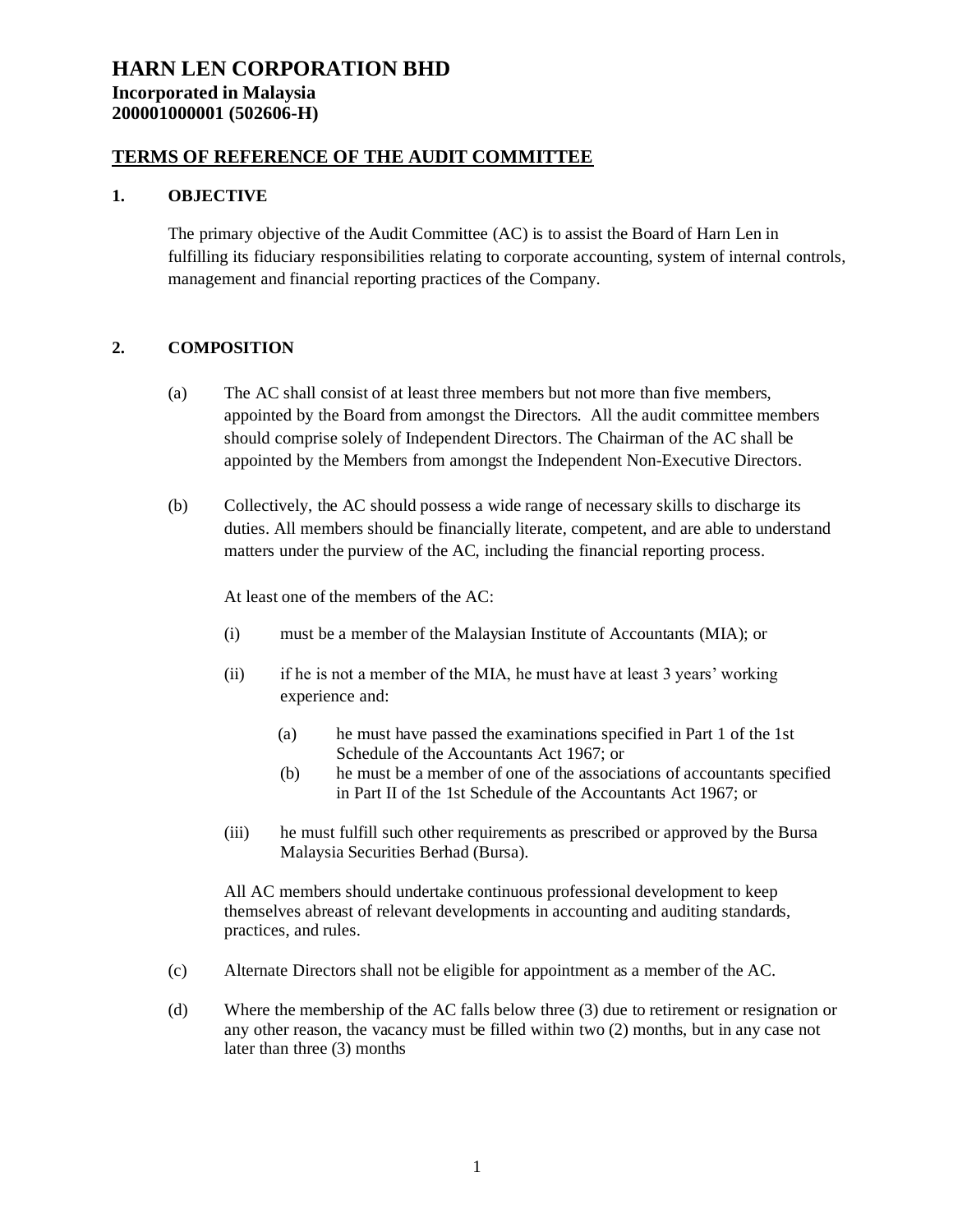(e) No former partner of the Company's external auditor firm (including all former partners of the audit firm and its affiliate firms) shall be appointed a member of the AC unless he has observed a cooling-off period of at least three years before being appointed as a member of the Committee.

### **3. DUTIES AND RESPONSIBILITIES**

It is the responsibility of the AC

- (a) to review with the external auditors the scope of their audit plan, their evaluation of the system of internal control and the audit reports of the financial statements.
- (b) to review the quarterly and annual financial statements with management and/or external auditors prior to the approval by the Board, focusing particularly on :
	- (i) the going concern assumption;
	- (ii) any changes in or implementation of major accounting policies and practices;
	- (iii) significant issues arising from the audit including financial reporting issues; significant and unusual events or transactions, and how these matters are addressed; and
	- (iv) compliance with accounting standards, regulatory and other legal requirements
- (c) (i) to consider and recommend the appointment of the external auditors, the audit fee, and any questions of resignation or dismissal, and inquire/assess the adequacy of resources, competence, the objectivity and independence of the external auditors in performing their work and assistance given by the Company's officers to the external auditors.
	- (ii) where the external auditors are removed from office or give notice to the Company of their desire to resign as external auditors, the Committee shall ensure that the Company immediately notify Bursa and forward to the Bursa a copy of any written representations or written explanations of the resignation made by the external auditors at the same time as copies of such representations or explanations are submitted to the Registrar of Companies pursuant to Section 277 of the Companies Act 2016.
- (d) to review the Audit Committee Report and the Statement of Risk Management and Internal Control.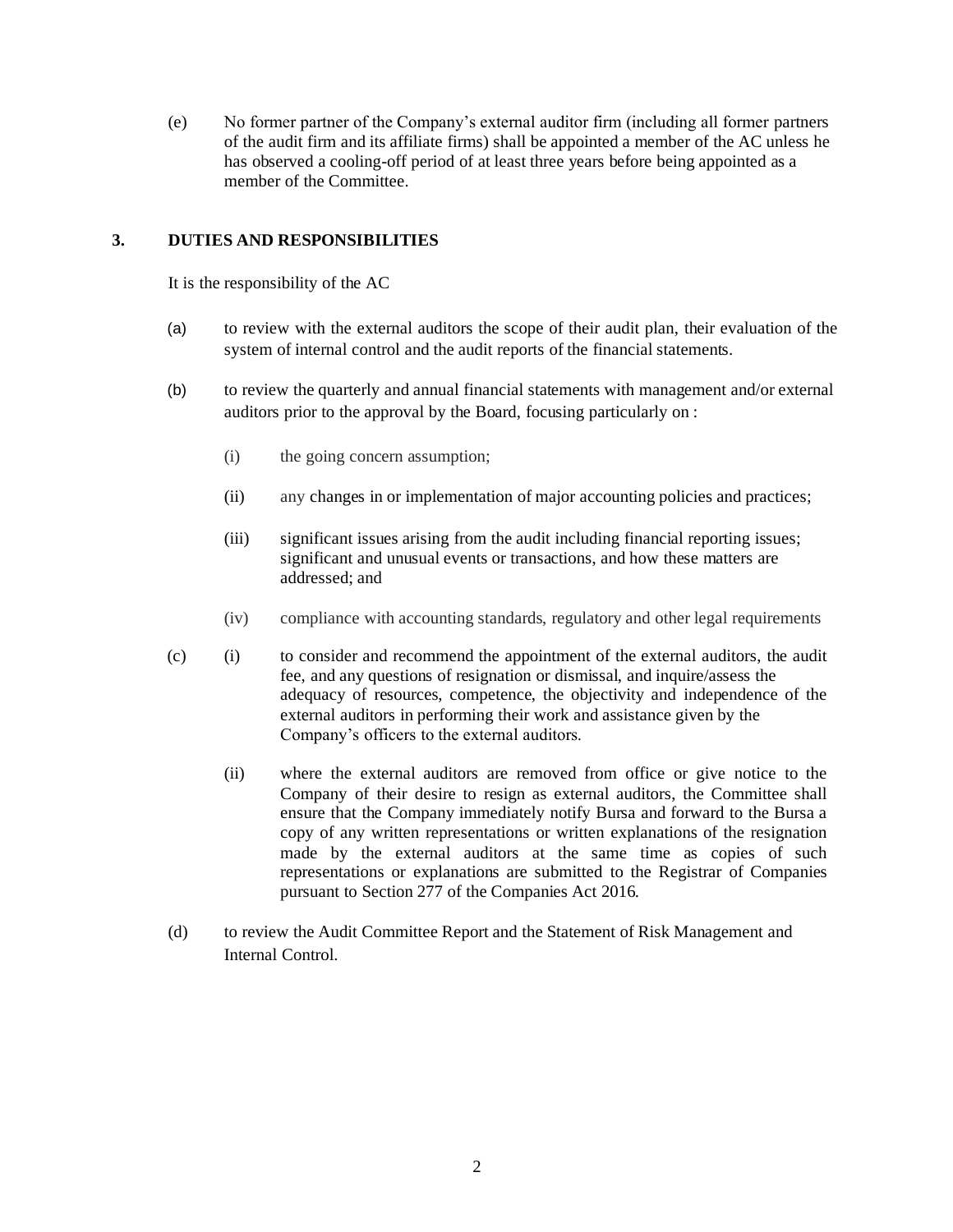- (e) to do the following in respect of the internal audit function:
	- (i) appoint or terminate the Head of internal audit function or internal audit service provider in the case of outsourced internal audit, determine the fee, and inquire into the staffing and competence of the internal auditors in performing their work;
	- (ii) review the adequacy of the competency of the internal audit function including the scope and resources and ensuring that the internal auditors have the necessary authority to carry out their work and are independent of management and operations;
	- (iii) review and approve internal audit program/plan;
	- (iv) ensure co-ordination of external audit with internal audit;
	- (v) consider major findings of internal audit investigations and management's response, and ensure that appropriate actions are taken on the recommendations of the internal audit function;

If the internal audit function is performed in-house,

- (i) review any appraisal or assessment of the performance of the staff of the internal audit function;
- (ii) approve any appointment or termination of senior staff member of the internal audit function;
- (iii) inform itself of resignations of internal audit staff members and provide the resigning staff member an opportunity to submit his/her reason of resignation;
- (f) to carry out in-depth review of major findings of internal investigations by both the Internal Auditors and External Auditors and thereafter to ensure Management respond to recommended corrective measures
- (g) to ensure compliance with any changes / amendments / updates / insertions of the Listing Requirements and any other applicable laws and regulations, arising thereof from time to time
- (h) to review/monitor and report any related party transactions and conflict of interest situations that may arise within the Company/Group including any transaction, procedure or course of conduct that raises questions of management integrity.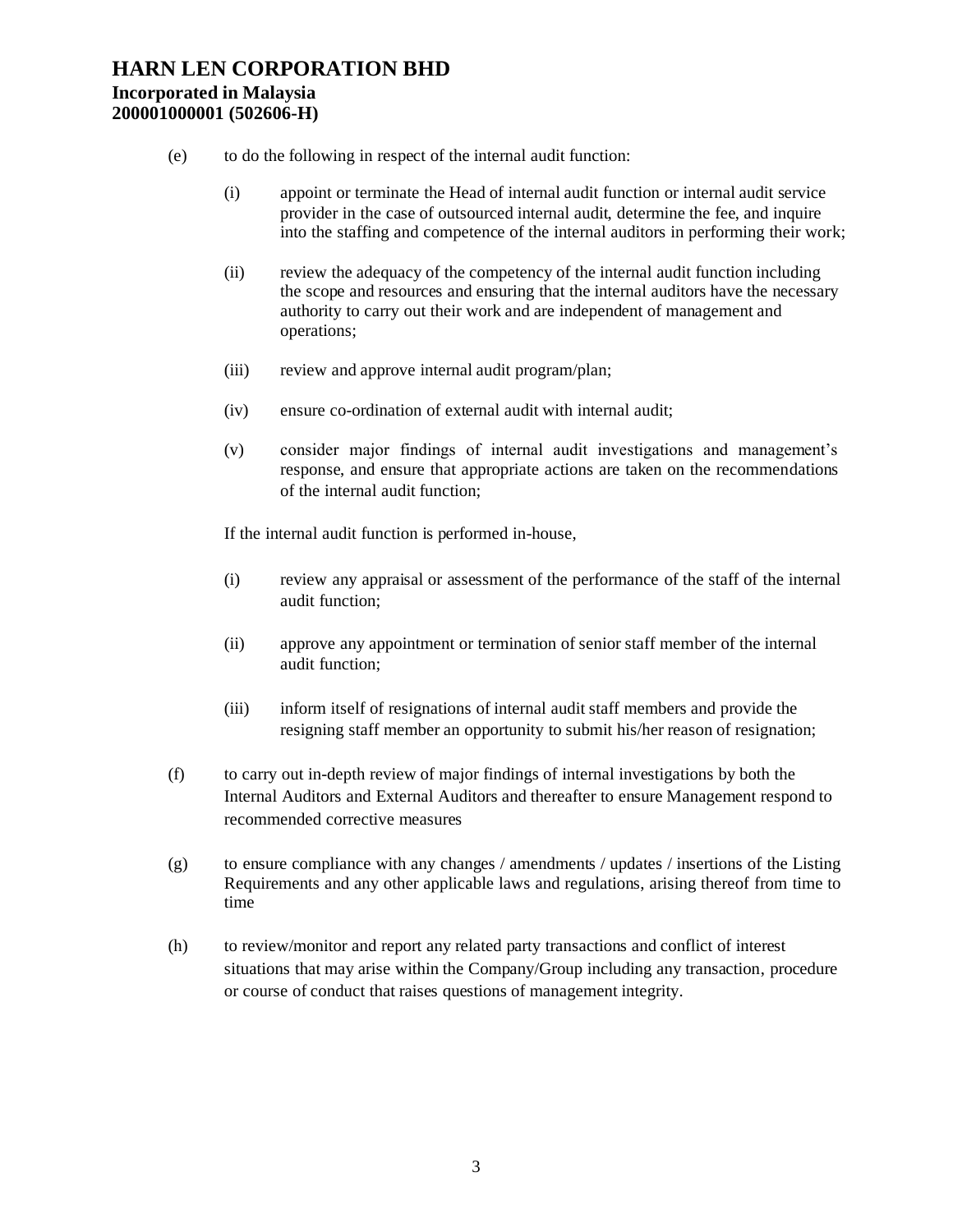- (i) to review all significant transactions whether they are in the normal course of business or otherwise.
- (j) to verify allocation of Employee Share Scheme (ESS) Shares to Participants, to ensure compliance with the criteria referred to in By-Law 5.2.

(Participants are selected persons who have duly accepted the offer in accordance with the By-Laws)

- (k) to review the reports of the Risk Management Committee in relation to the adequacy and integrity of the Group's internal control system.
- (l) to meet and discuss problems and reservations arising from the interim and final external audits, and any matters the external auditors and/or internal auditors may wish to discuss without the presence of Management, where necessary
- (m) to consider other matters, as may be directed by the Board from time to time.

### **4. RULES AND PROCEDURES AT MEETINGS**

(a) Frequency and Attendees of Meetings

The Committee shall meet not less than four times a year and as many times as the Committee deems necessary.

The Committee Members shall meet with the External Auditors without the presence of Management at least twice (2) a year

The Chief Financial Officer and Financial Controller and representatives of the external auditors and internal auditors shall normally attend meetings.

The AC may invite any other Directors or employees within the Company to attend any of its meetings. The AC is also authorised to obtain external professional advice and if required, to invite outsiders with the relevant experience and expertise to attend the meeting to assist the AC in its deliberations.

(b) Chairman of the Meeting

The Chairman of the Meeting must be the Senior Independent Non-Executive Director. In the absence of the Chairman, the members present shall elect one of their members to chair the meeting.

The Chairman of the Audit Committee shall be appointed by the Members from amongst the Independent Non-Executive Directors and shall not be the Chairman of the Board.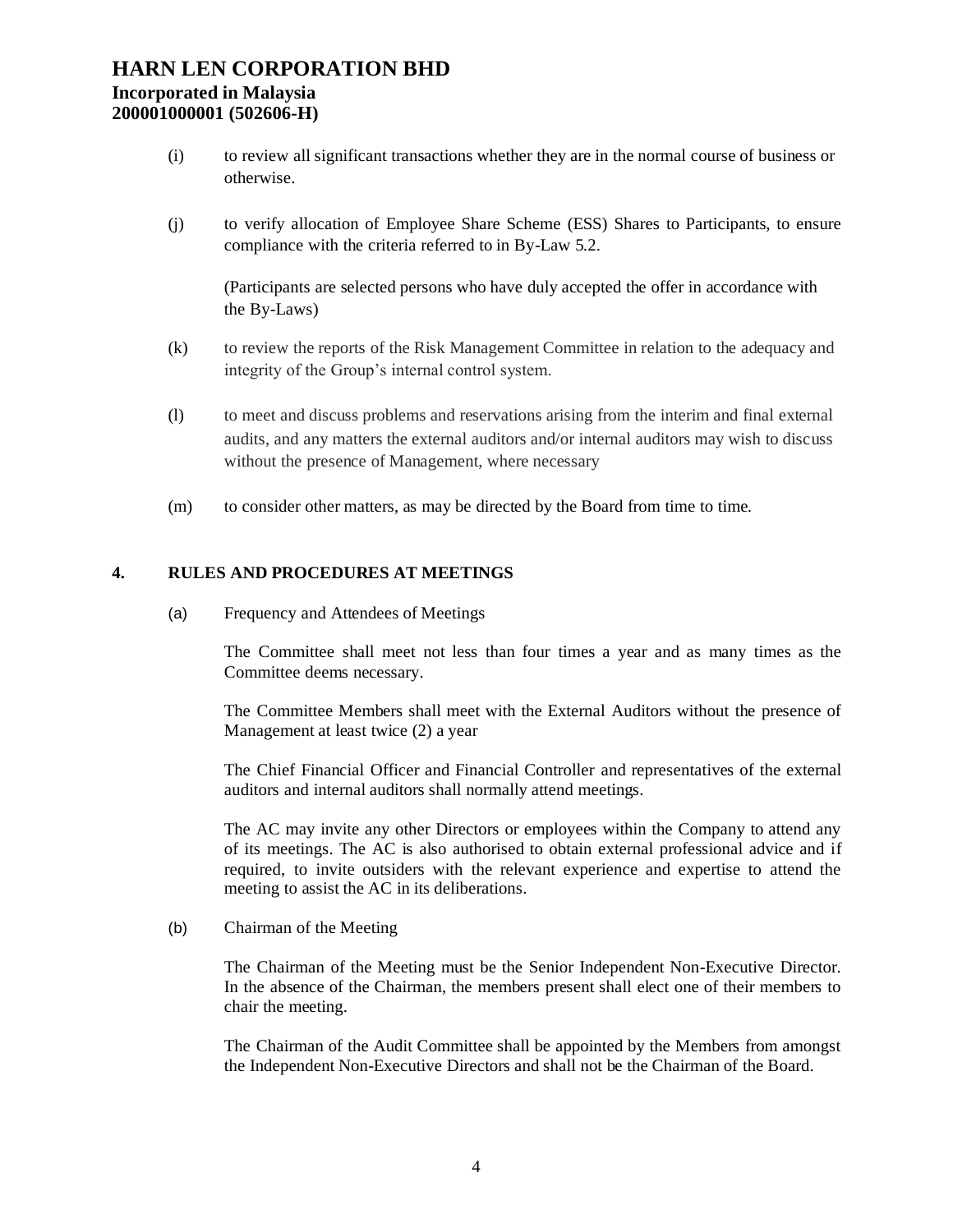#### (c) Notice and Agenda of Meeting

Meeting may be scheduled by the AC or the Chairman. Meeting agenda shall be the responsibility of the Chairman with input from the AC members. The Chairman may ask the Management to participate in this process.

Unless all agreed, the notice and agenda of meeting shall be circulated at least five (5) business days before each meeting to the Committee members and all those who are required to attend the meeting. Notice of meeting together with written materials for the meeting may be circulated via any appropriate form of technology. Written materials including information requested by the AC from the Management or external consultants shall be received together with the agenda for the meeting.

(d) Quorum for the Meeting

The quorum for meetings shall be two members who are Independent Non-Executive Directors. If the number of members present for the meeting is more than two, the majority of members present must be Independent Directors

(e) Meeting via Telecommunication Device / Circular Resolutions

The Committee may hold its meeting within Malaysia or overseas using any technology that gives each committee member a reasonable opportunity to participate.

The technology to be used for virtual meeting must be such that each committee member taking part in the meeting must be able to communicate simultaneously with each of the other members taking part in the meeting and may include telephone, television, video conferencing, or any other audio and/or visual devise which permits instantaneous communication.

For the purposes of recording attendance, the Chairman or Secretary of the Committee shall mark on the attendance sheet that the member was present and participating by instantaneous telecommunication device.

A member may not leave the meeting by disconnecting his instantaneous telecommunication device unless he has previously obtained the express consent of the Chairman of the meeting and a member will be conclusively presumed to have been present and to have formed part of the quorum at all times during the committee meeting by instantaneous telecommunication device unless he has previously obtained the express consent of the Chairman of the meeting to leave the meeting.

Minutes of the proceedings at a committee meeting including virtual meetings will be sufficient evidence of such proceedings and of the observance of all necessary formalities if certified as correct minutes by the Chairman of the meeting or the next succeeding meeting.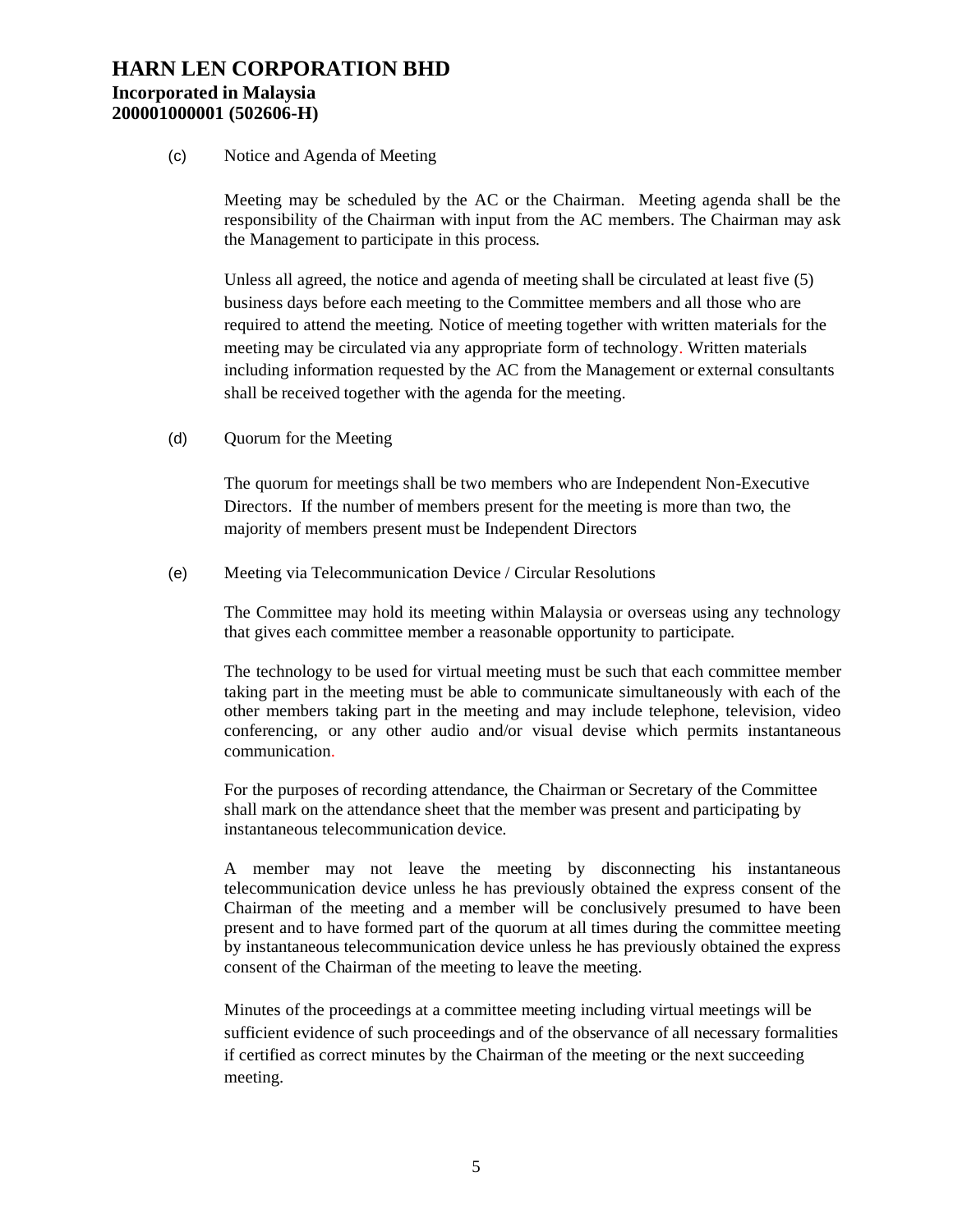A resolution in writing signed or approved by all the AC shall be as valid and effectual as if it had been passed at a Meeting of the AC duly called and constituted.

(f) Decision

Questions arising at any meeting shall be decided upon by a majority vote, each member having one (1) vote. In the event of equality of votes, the Chairman of the AC shall have a casting vote

#### (g) Secretary of the Meeting

The Company Secretary or her representative(s) shall be the Secretary of the Committee at all meetings and shall be entrusted to record all proceedings and minutes of the Committee's meetings. Minutes shall be signed by the Chairman of the Meeting at which the proceedings were held or by the Chairman of the next succeeding meeting and if so signed, shall be conclusive evidence without any further proof of the facts thereon stated. The minutes shall be circulated to all members of the AC and of the Board.

(h) Reporting to the Board

The AC, through its Chairman, shall report to the Board at the next Board of Directors' Meeting after each AC meeting.

The AC provide such information to the Board as necessary to assist the Board in making a disclosure in the Annual Report in accordance with the Principles & Recommendations of the Malaysian Code on Corporate Governance 2021 and the Listing Requirements of Bursa Malaysia Securities Berhad - Appendix 9C Part A.

### **5. Authority**

- (a) The AC should be entitled to the services of a company secretary who must ensure that all appointments are properly made, that all necessary information is obtained from Directors, both for the company's own records and for the purposes of meeting statutory obligations, as well as obligations arising from the Listing Requirements or other regulatory requirements.
- (b) The AC shall, in accordance with a procedure to be determined by the Board and at the cost of the Company:-
	- (i) have explicit authority to investigate any matters of the Company and its subsidiaries, within its terms of reference, where it deems necessary, investigate any matter referred to it or that it has come across in respect of a transaction that raises questions of management integrity, possible conflict of interest, or abuse by a significant or controlling shareholder;